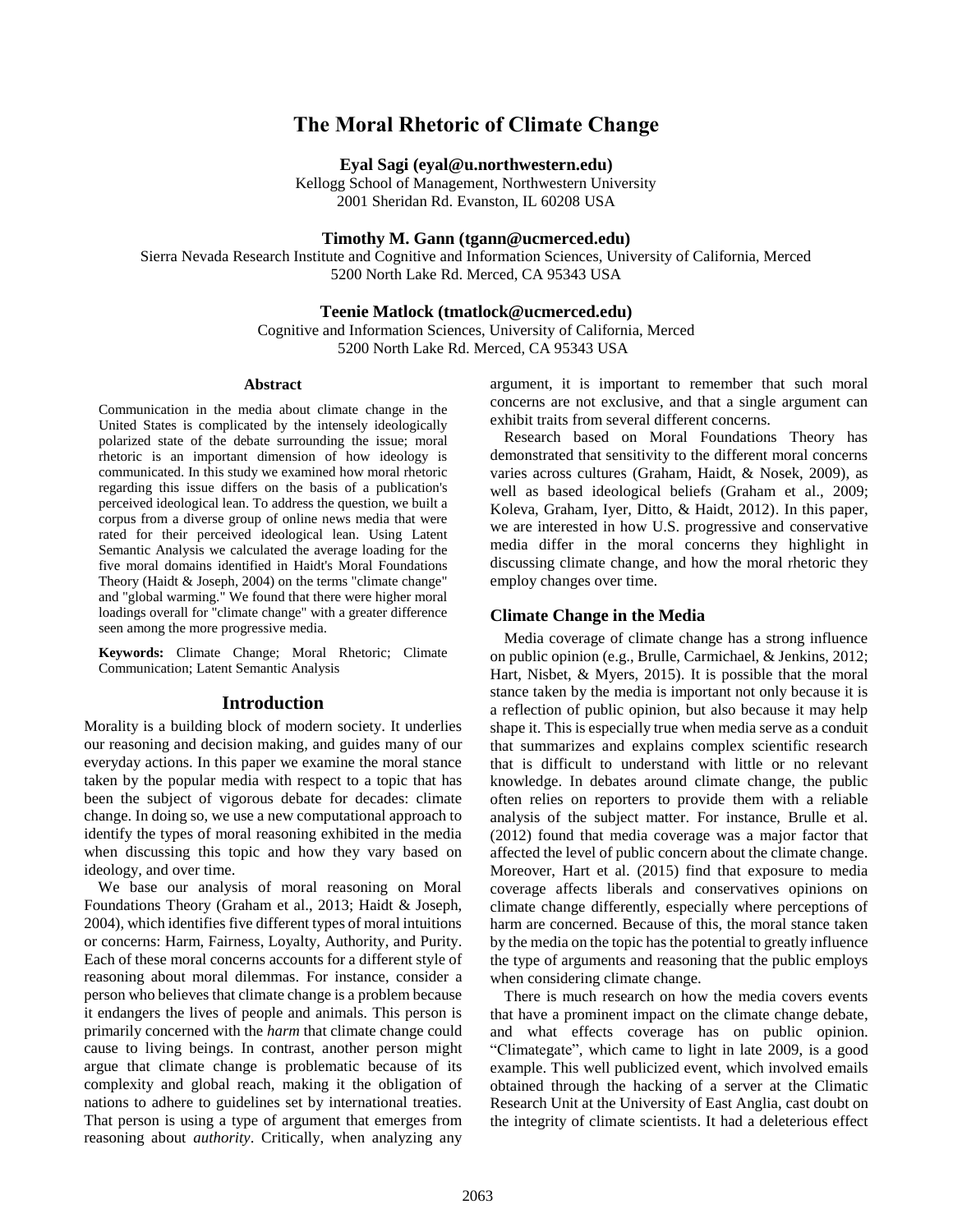on public trust in climate science (Leiserowitz, Maibach, Roser-Renouf, Smith, & Dawson, 2013), and was followed by a greater incidence of searches on the world wide web associated with climate skepticism (Anderegg & Goldsmith, 2014). There was also an increase in pejorative religious metaphor in blog entries in the period following the scandal (Nerlich, 2010).

In addition to media coverage, ideology and the position of political elites are important predictors of public attitudes toward climate change (Brulle et al., 2012). The influence of partisan politics also has grown markedly since the turn of the century (McCright & Dunlap, 2011). Ideology also strongly influences how people interpret media related to climate change; for example, the loss of trust in climate scientists seen in Leiserowitz et al. (2013) was most marked amongst conservatives. A content analysis by Painter and Ashe (2012) found that ideology has a strong association with the kinds of articles published in certain news outlets, with more unchallenged skepticism appearing in more conservative media. There is also an ideological effect on the terminology as used in partisan media, with 'climate change' and 'global warming' showing different degrees of synonymity (greater for progressives) and semantic neighbors, depending on the ideological lean of the publications they appear in (Gann & Matlock, 2014). However, the analysis in that study did not examine the use of moral language in particular.

In addition to an increase in web searches, as seen in Anderegg and Goldsmith (2014), there is evidence of changes to the climate change discourse following major events such as Climategate. In examining the public response to news media, Koteyko, Jaspal, and Nerlich (2013) analyzed comments attached to articles regarding climate change in a British tabloid both before and after Climategate, using keyword comparisons, collocations, and concordance analysis, and found a greater incidence of pejorative references to science, and an emphasis on uncertainty, after Climategate.

#### **Predictions**

In this paper, we investigate two main hypotheses. First, following the results of Gann and Matlock (2014), we hypothesize that the terms *climate change* and *global warming* are used somewhat differently. In particular, progressives, more than conservatives, are likely to use *climate change*. Feinberg and Willer (2013) showed that progressives were more sensitive to moral frames when discussing the environment. Thus, we predict that if particular moral concerns are emphasized in the media, such emphasis will be greater for progressives than conservatives. However, they also demonstrated that conservatives were responsive to appeals based on the purity concern, and that may be reflected in articles appearing in conservative publications.

Second, we hypothesize that the rhetoric surrounding these terms will be sensitive to the geo-political climate and affected by relevant events. In particular, as discussed above,



Figure 1: Mean rating of ideology for each of the media sites in the corpus. Error bars represent standard error of the mean.

we expect that the Climategate scandal will affect the level of *authority* exhibited in the use of the terms. Because the scandal introduced more skepticism into the discussion, we predict that rhetoric on *authority* will decrease in response to the event rather than increase. That is, the use moral rhetoric that evokes the *authority* concern should be more prevalent prior to Climategate (i.e., in 2009 and earlier) than after it.

## **Method**

#### **The Corpus**

Our corpus consists of 18,906 articles drawn from 23 online news sites chosen based on popularity, as measured by their Alexa rank, or on their potential for ideological lean. To be included in the corpus articles had to have at least 200 words, and have at least one instance of "climate change" or "global warming." All articles were published between January 1st, 2008 and December 31st, 2013.

To get a sense of the ideological lean of these publications, we surveyed 200 native English speakers on Amazon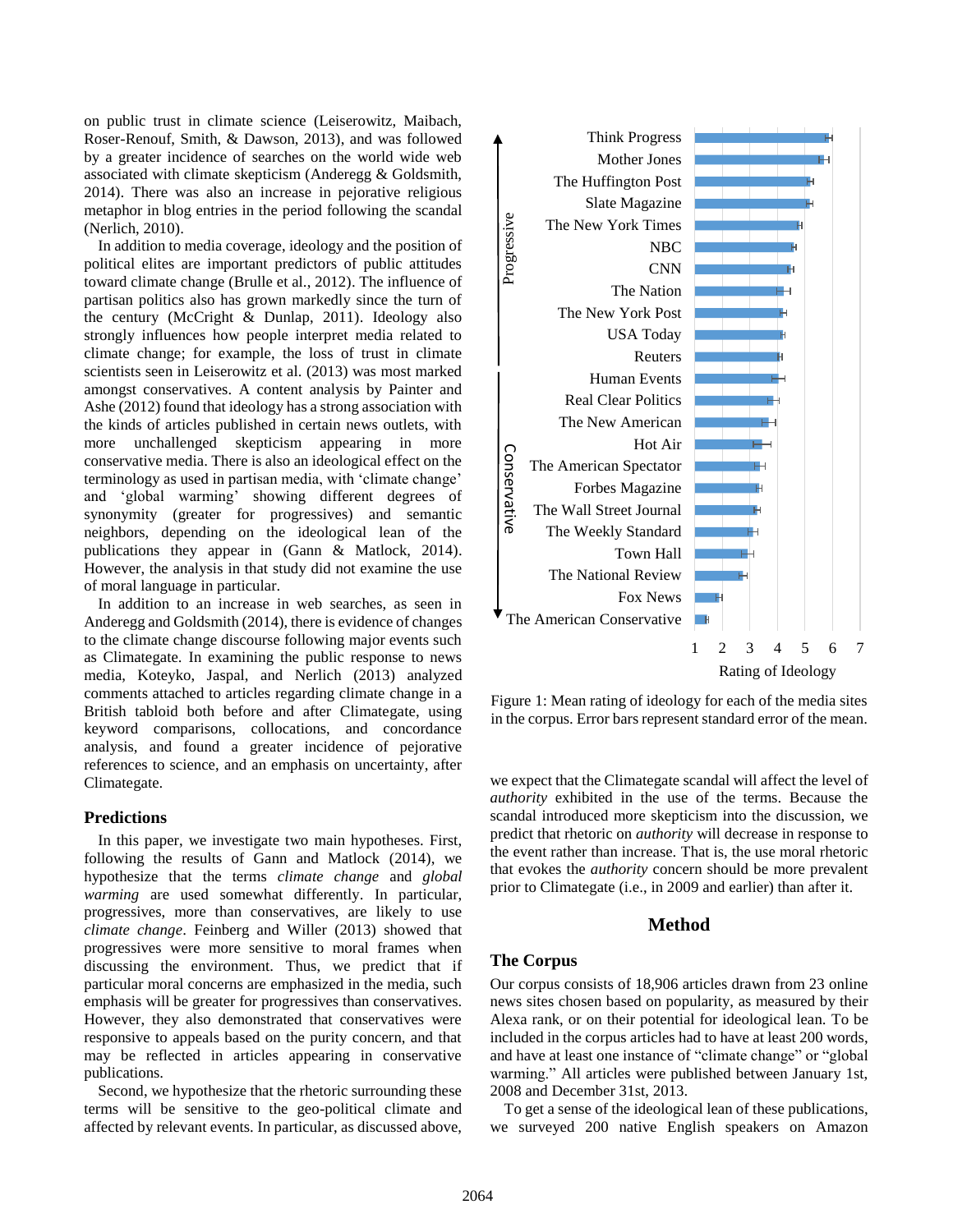

#### ■ Authority ■ Fairness ■ Harm ■ Loyalty ■ Purity

<span id="page-2-0"></span>Figure 2: Mean loadings on the five moral domains, by source ideology and term. Error bars represent standard error.

Mechanical Turk. The first page of the survey asked participants to rate how familiar they are with each publication. The second page asked them to rate each publication on ideological lean, ranging from 1 (very conservative) to 7 (very progressive). Only publications that a given rater had said they were familiar with on the first page appeared for them on the second. Figure 1 shows the list of publications and average ideological lean ratings. We identified the twelve most progressive publications as representing the progressive media and the remaining eleven publications as representing the conservative media.

#### **Measuring Moral Rhetoric**

 $\overline{a}$ 

We based our measure of moral rhetoric on the method described in Sagi and Dehghani (2014), which is built around the assumption that word co-occurrence patterns provide a rough approximation of their intended meaning. That is, the distribution of words in language is not random, and words that relate to similar topics tend to occur in proximity to one another.

Methods such as Latent Semantic Analysis capitalize on this assumption by analyzing these patterns and using them to identify words that convey similar meanings (LSA; Deerwester, Dumais, Furnas, Landauer, & Harshman, 1990; Landauer & Dumais, 1997). Following the Wordspace paradigm (Schütze, 1998; Takayama, Flournoy, Kaufmann, & Peters, 1998), we constructed a matrix in which the rows and columns represented words and each cell contained the count of the co-occurrence of the corresponding row and column words within the corpus. We then calculated a singular value decomposition of this matrix to construct a *semantic vector space*. In this space, each word is represented by a vector, and the distance between two word vectors is inversely related to the probability that the words will cooccur in the text. The similarity of meaning between words is thus related to the cosine of their angle, which, for normalized vectors, is equivalent to the correlation between the vectors. Furthermore, these patterns of co-occurrence are not random. Words that relate to similar topics tend to occur together more frequently than unrelated words (e.g., *moon* and *earth* occur with each other more frequently than either tends to occur with *gun*).

Likewise, these vectors can be aggregated using vector summation to produce a representation of a phrase, sentence, or even paragraph. In our analysis we computed the *context vector* for each occurrence of a term by summing the vectors of words that occur within a  $\pm 15$  word window around the term.

We calculated the cosines in this space between vectors representing the contexts of our terms of interest (*global warming* and *climate change*) and those representing a set of terms associated with the domain of each particular moral concern, as identified in the Moral Foundations Dictionary (Graham et al.,  $2009$ <sup>1</sup>. These cosines provide us with a profile of the moral rhetoric associated with each occurrence of the terms. Specifically, for each document we calculated the average *loading* of each moral domain separately for the two terms.

## **Results**

We calculated the average loading on the five moral domains for each occurrence of the terms *climate change* and *global warming*. For our analysis, we averaged these loadings on a per-article basis. Out of 4,925 articles taken from the conservative media, there were 3,487 conservative that mentioned *climate change* and 2,907 that mentioned *global warming*. The progressive media part of the corpus comprised of 13,981 articles in which we found 11,164

<sup>&</sup>lt;sup>1</sup> See Appendix A for a sample of terms from the dictionary.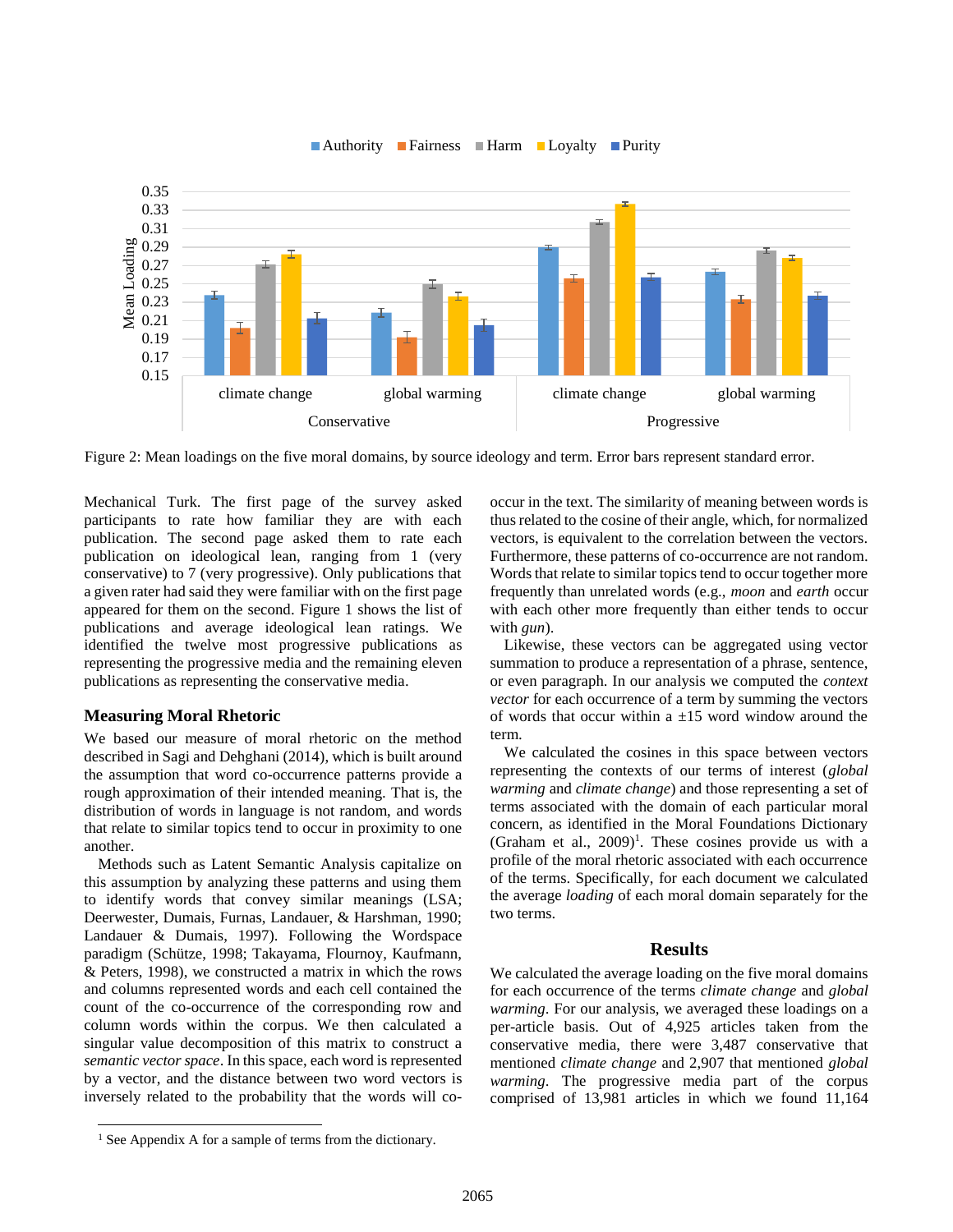articles with mentions of *climate change* and 8,461 articles with mentions of *global warming*. [Figure 2](#page-2-0) shows the overall mean loadings in the corpus for each moral domain, by ideology and term. A small sample of sentences in which *climate change* and *global warming* appear is provided in Appendix B. 2

To get a better sense of the difference in the overall use of rhetoric between conservatives and progressives we computed a mixed model in which the mean loading of the five domains was the dependent variable and the ideological position and term were the independent variables. The article's source was a random factor in this analysis. This analysis revealed that there was more moral rhetoric associated with *climate change* than *global warming* (*F*(1,  $24672$ ) = 122.44,  $p < .0001$ ). Moreover, a significant interaction indicated that while both groups had similar levels of moral rhetoric associated with *global warming*, progressives used significantly more morally loaded rhetoric when referring to *climate change* than conservatives (*F*(1, 24672) = 7.70, *p* < .01; simple effects: *climate change F*(1, 13926) = 5.08, *p* < .05; *global warming F*(1, 10726) = 2.87, *n.s.*).

Next, we explored differences in the moral rhetoric associated with the two terms separately for conservative and progressive media. For this analysis we conducted a mixed model for each of the five moral domains with the term as an independent variable. As before, the source of each article was included as a random variable. Because this analysis involved multiple comparisons, we applied a Bonferroni correction when interpreting the results. Conservative media used rhetoric that was similar across the two terms on *fairness*  and *purity*. However, they used a higher level of rhetoric for *climate change* with respect to the moral domains of *authority* ( $F(1, 4302) = 8.52, p < .005$ ), *harm* ( $F(1, 4706) =$ 11.85,  $p < .001$ ), and *loyalty*  $(F(1, 5125) = 56.01, p < .0001)^3$ . In contrast, progressive media rhetoric regarding *climate change* demonstrated a higher level of moral rhetoric on all five domains. The smallest of these differences was for the domain of *fairness*  $(F(1, 5766) = 16.12, p < .0001)$ .

These results are in accordance with our hypothesis that progressives, moreso than conservatives, endorse the term *climate change* over the term *global warming* and associate it with greater levels of moral rhetoric. Nevertheless, it appears that the overall pattern of moral rhetoric is similar between the terms and ideologies, with the domains of *harm* and *loyalty* showing the most loading while *fairness* is the least loaded domain.

Following our second hypothesis, we were also interested in the influence of events on the rhetoric associated with the terms. In particular, we were interested in the effect of the Climategate scandal on the perception of *authority* with

 $\overline{a}$ 

relation to the terms. Since Climategate unfolded mostly during 2010 and the months immediately before and after, we compared the loadings of the 5 moral dimensions for each term during the years 2008-2009 to their loadings from 2011 and onwards. After applying the Bonferroni corrections, there were only two statistically significant changes in rhetoric – Following the scandal, progressive media's use of moral rhetoric when referring to *climate change* shows a lesser degree of concern for *authority*  $(F(1, 4450) = 9.22, p <$ .005) and an increased concern for *purity*  $(F(1, 2497) = 9.70$ ,  $p < .005$ ).

The first is in accordance with our prediction that the concern of authority will bear the brunt of the repercussions from the scandal. However, the second result is unexpected and might bear more scrutiny. One possible interpretation is that the media associated the scandal with cheating and impure motives on the part of the researchers, and these associations colored the debate. Interestingly, the scandal appeared to have only affected progressive media's use of *climate change*. In particular, the analyses of these domains for the term *global warming* or conservative media sources were all highly insignificant  $(F<1)$  in all cases). This suggests that the effect of the scandal was highly localized to the progressive media.

To gain further insights into this result, we sampled the text from articles that fit this change in the rhetoric used by the progressive media. Based on this sample, it is possible that the progressive media shifted its focus from reporting on legislation to reporting on the science and implications of climate change. For example, in 2009, we see frequent references to legislative efforts, including phrases such as "… impose meaningful limits on the nation's contribution to climate change" (The New York Time, January  $26<sup>th</sup>$ , 2009) and "Chances for a climate change bill being enacted …" (Reuters, March 31<sup>st</sup>, 2009). In contrast, after 2010 we find skeptical attitudes expressed more frequently, towards the underlying science as well as its political interpretation (e.g., "… a philosophy that has long cast climate change as primarily a conventional pollution problem, not a technology problem", The New York Times, April 25<sup>th</sup>, 2011). Likewise, we also identified an increased focus on the challenges involved in dealing with climate change. For example, a report from Reuters quotes the representatives from an alliance of insurers stating "… we are conscious of the long term risks that climate change poses to society" (July  $7<sup>th</sup>$ , 2012). While these types of differences are not obviously linked to the Climategate scandal, they can plausibly be interpreted as its repercussions, for instance, increased scrutiny of the science, its conclusions, and its predictions both in the academic sphere and the political arena.

<sup>2</sup> We provide sentences rather than contexts because the contexts are cut off arbitrarily and can therefore be difficult to read. However, the sentences provided substantially overlap with these contexts and can be considered as representing them in a more readable form.

<sup>3</sup> In these and the following results, the reported *df* depends on both whether the term was referred to in the article, and whether

words from the appropriate dimension were mentioned. We only calculated the distances between contexts within each article because we feel that this more accurately reflects how the terms were used by the author.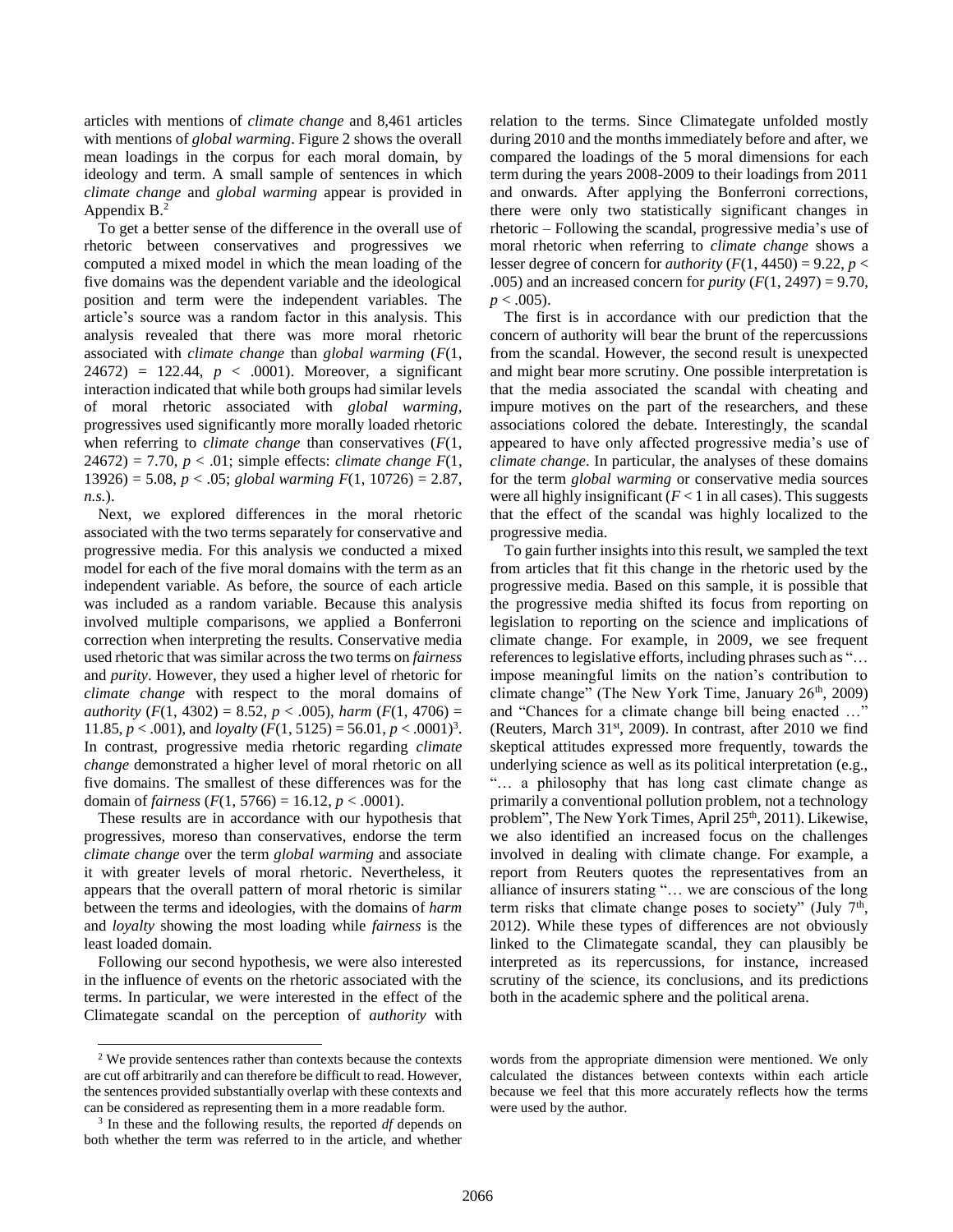#### **Discussion**

In this paper we examined the moral rhetoric used in media coverage of climate change issues. We found that both conservative and progressive media show a greater moral loading on all dimensions when using the term *climate change* than when using the term *global warming*. This difference was greater for progressive media sources than for conservative ones, showing the preference of progressive media for the term "climate change." Moreover, the data suggests that *harm* and *loyalty* are the primary moral concerns evident in these discussions.

These results also accord with those of Feinberg and Willer (2013), who found that progressives show more overall moral concern than conservatives, and that progressive media show the most concern for *harm*. However, in our corpus the concern of *loyalty* also seems to be prevalent. At first this might appear odd, but deeper examination of the terms suggests that this could relate to the frequent reference to national and international aspects of the issue. In particular, the moral concern of *loyalty* is primarily about forming coalitions and a sense of community. This aspect of the concern is germane to climate change, especially given that the media coverage is focused on national and global policy and conflicts surrounding them. For example, in a 2011 article about the Kyoto Protocol in Think Progress we find "… further hurt the international community's endeavor to cope with climate change  $\ldots$ " (November 1<sup>st</sup>, 2011).

 Interestingly, our results do not show the same trends as some recent findings on public perceptions of climate change. In particular, Anderegg and Goldsmith (2014) analyze data from Google Trends and report that public interest in the Climategate scandal was short lived. Furthermore, they observe an increase in climate skepticism, but it was short lived and declined back to its baseline level in less than a month. While we found longer lasting effects of the scandal, they were confined to the progressive media's use of the term *climate change*. This suggests that the lasting impact of the scandal on the rhetoric used in the media was limited in scope. Anderegg and Goldsmith's study also observed a higher frequency of queries on *global warming* than *climate change*. In contrast, in our corpus *climate change* is more frequent than *global warming* and a similar pattern is also found in the google books corpus. This discrepancy, together with our different findings about the possible repercussions of Climategate, suggest that there are important differences between the public's perceptions of an issue and the media's reporting of it.

#### **Acknowledgments**

Part of the research was funded by the Center for Climate Communication and the Sierra Nevada Research Institute, at University of California, Merced.

#### **References**

Anderegg, W. R., & Goldsmith, G. R. (2014). Public interest in climate change over the past decade and the effects of the "climategate" media event. *Environmental Research Letters*, *9*(5), 054005.

- Brulle, R. J., Carmichael, J., & Jenkins, J. C. (2012). Shifting public opinion on climate change: an empirical assessment of factors influencing concern over climate change in the US, 2002–2010. *Climatic Change*, *114*(2), 169–188.
- Deerwester, S., Dumais, S. T., Furnas, G. W., Landauer, T. K., & Harshman, R. (1990). Indexing by latent semantic analysis. *Journal of the American Society for Information Science*, *41*(6), 391–407. http://doi.org/10.1002/(SICI)1097-

4571(199009)41:6<391::AID-ASI1>3.0.CO;2-9

- Feinberg, M., & Willer, R. (2013). The moral roots of environmental attitudes. *Psychological Science*, *24*(1), 56–62.
- Gann, T. M., & Matlock, T. (2014). The Semantics of Climate Change and Global Warming. In P. Bello, M. Guarini, & B. Scassellati (Eds.), *Proceedings of the Thirty Sixth Annual Meeting of the Cognitive Science Society* (pp. 769–774). Austin, TX: Cognitive Science Society. Retrieved from the state of  $\sim$ https://mindmodeling.org/cogsci2014/papers/096/paper09 6.pdf
- Graham, J., Haidt, J., Koleva, S., Motyl, M., Iyer, R., Wojcik, S., & Ditto, P. (2013). Moral foundations theory: The pragmatic validity of moral pluralism. *Advances in Experimental Social Psychology*, *47*, 55–130. http://doi.org/10.1177/0963721412456842
- Graham, J., Haidt, J., & Nosek, B. A. (2009). Liberals and conservatives rely on different sets of moral foundations. *Journal of Personality and Social Psychology*, *96*(5), 1029–1046. http://doi.org/10.1037/a0015141
- Haidt, J., & Joseph, C. (2004). Intuitive ethics: How innately prepared intuitions generate culturally variable virtues. *Daedalus*, *133*(4), 55–66.
- Hart, P. S., Nisbet, E. C., & Myers, T. A. (2015). Public attention to science and political news and support for climate change mitigation. *Nature Climate Change*, *advance online publication*. http://doi.org/10.1038/nclimate2577
- Koleva, S. P., Graham, J., Iyer, R., Ditto, P. H., & Haidt, J. (2012). Tracing the threads: How five moral concerns (especially Purity) help explain culture war attitudes. *Journal of Research in Personality*, *46*(2), 184–194.
- Koteyko, N., Jaspal, R., & Nerlich, B. (2013). Climate change and "climategate" in online reader comments: a mixed methods study. *The Geographical Journal*, *179*(1), 74–86.
- Landauer, T. K., & Dumais, S. T. (1997). A solution to Plato's problem: The latent semantic analysis theory of acquisition, induction, and representation of knowledge. *Psychological Review*, *104*(2), 211–240. http://doi.org/10.1037/0033-295X.104.2.211
- Leiserowitz, A. A., Maibach, E. W., Roser-Renouf, C., Smith, N., & Dawson, E. (2013). Climategate, public opinion, and the loss of trust. *American Behavioral Scientist*, *57*(6), 818–837.